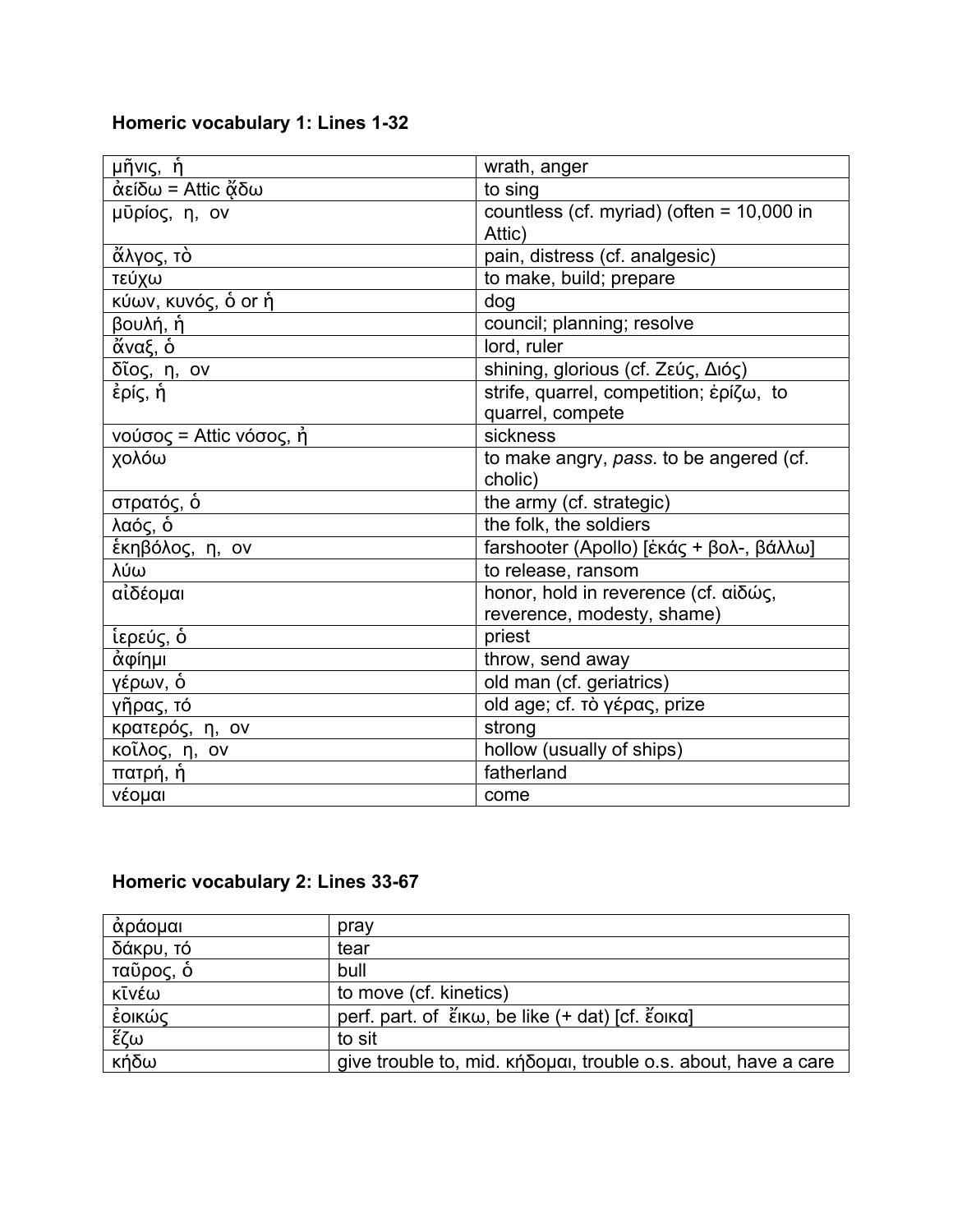|                      | for                                                        |
|----------------------|------------------------------------------------------------|
| Δηναοί, οί           | The Danaans. Like Argive, this is another word to indicate |
|                      | the Greeks who went to Troy.                               |
| 3δ-                  | suffix meaning "to, towards"                               |
| άγείρω               | gather, assemble, cf. άγορη, ή assembly, gathering place   |
| λευκώλενος, ον       | white-armed [λεύκος = white, cf. leukemia]                 |
| (2-ending adjective) |                                                            |
| πόδας ώκύς           | swift-footed (used of Achilles)                            |
| εἴρομαι              | to ask                                                     |
| μάντις, ό            | seer, prophet                                              |
| έκατόμβη, ή          | $=$ έκατόν = 100 + βοῦς, οχ] hecatomb (a sacrifice of 100  |
|                      | oxen)                                                      |
| εὐχωλή, ἡ            | boast; vow cf. εὖχομαι, to boast; claim                    |

# **Homeric vocabulary 3: Lines 68-100**

| φρονέω           | to think, consider |
|------------------|--------------------|
| κέλομαι = κελεύω | command            |
| πρόφρων, -ονος   | earnest, eager     |
| χωομαι           | to be angry        |

# **Homeric vocabulary 4: Lines 101-147**

| εὐρύς, -εῖα, -υ                                       | wide                                             |
|-------------------------------------------------------|--------------------------------------------------|
| κρείων, -ονος                                         | lordly εὐρύς κρείων, wide-ruling                 |
| πῦρ, πυρός, τό                                        | fire (cf. English "pyre")                        |
| άσσε                                                  | dual of the noun from ὄσσομαι, to look           |
| μαντεύω                                               | to be a μάντις (the usual meaning of the verbal  |
|                                                       | suffix -εύω)                                     |
| κούρη = κόρη                                          | girl                                             |
| $σόος, -η, -ον$                                       | safe                                             |
| γέρας, τό                                             | a prize that shows honor (do not confuse with ro |
|                                                       | γῆρας)                                           |
| ὄφρα                                                  | $=$ Tva, in order that; while, until (cf. I. 82) |
| κεῖμαι                                                | to lie, be placed                                |
| $\overline{\mathfrak{k}}$ κω = $\mathfrak{k}$ κνέομαι | go, proceed                                      |
| μέλας, μέλαινα, μέλαν                                 | dark                                             |
| ίερός, -η, -ον                                        | holy, τὰ ἱερά, holy things, sacrifices           |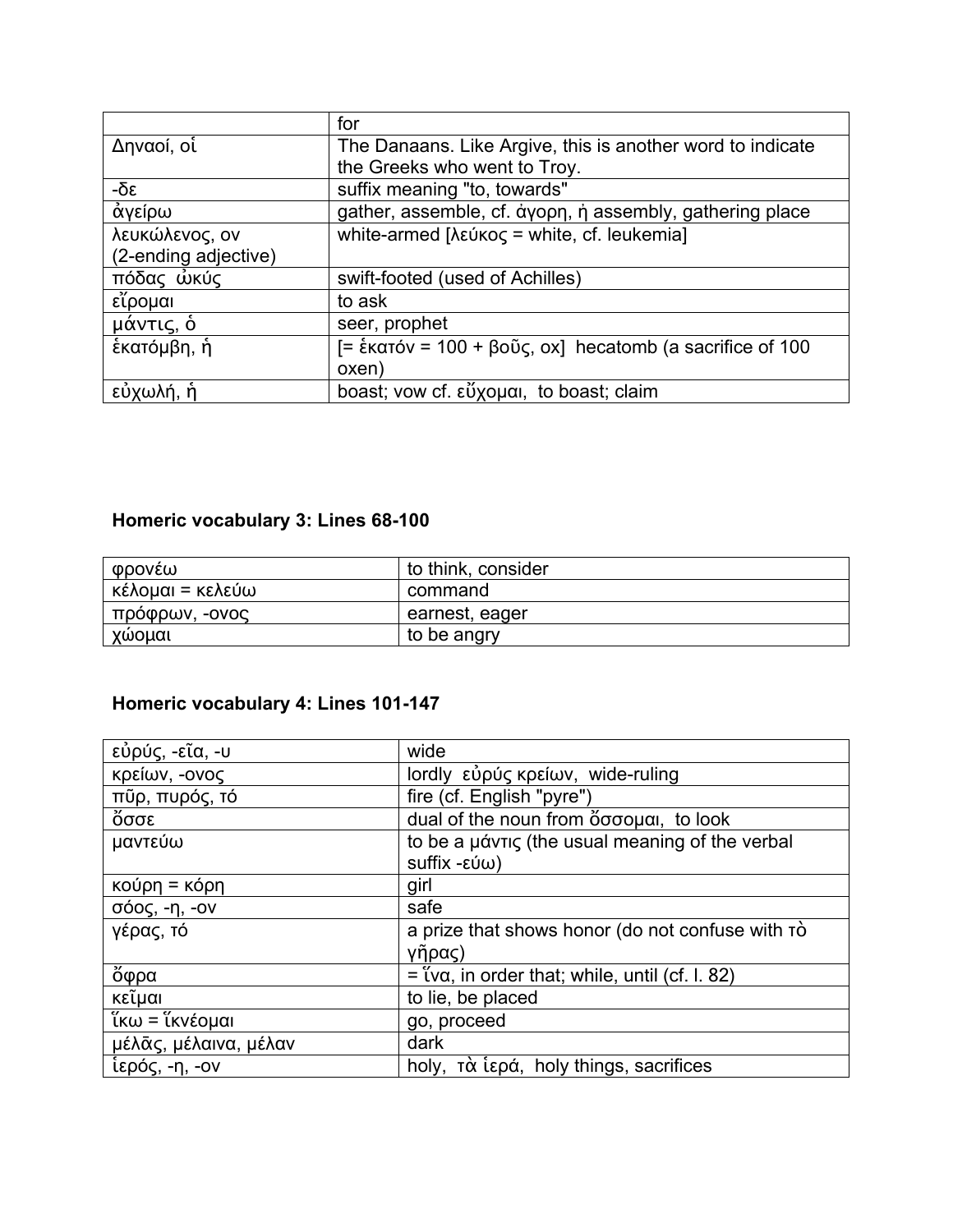## **Homeric vocabulary 5: Lines 148-187**

| άναιδής, -ές       | $\left[\dot{\alpha}(v)$ = privative alpha + αἰδ-, cf. αἰδώς, αἰδέομαι]       |
|--------------------|------------------------------------------------------------------------------|
| αίχμητής           | spearman, warrior                                                            |
| μάχομαι            | to fight cf. $\mu$ axn, $\eta$ battle, fight                                 |
| αἴτιος, ὁ          | reason, cause (cf. aetiology)                                                |
| βοῦς, ὁ or ἡ       | ox, cow (confusingly, βοῦς can also be acc.pl)                               |
| έλαύνω, aor. ἤλασα | drive                                                                        |
| άπειλέω            | threaten, boast                                                              |
| ίσος, -η, -ον      | equal, even (cf. isotope, isometric)                                         |
| ἐκπέρθω            | $\sqrt{2} = \pi \epsilon \rho \theta \omega$ , aor. ἔπερσα, to sack (a city) |
| δασμός, δ          | noun from δατέομαι, to divide among themselves, to                           |
|                    | apportion                                                                    |
| έρις, ή            | strife                                                                       |
| καρτερός, -ή, -όν  | = κρατερός strong, powerful (cf. τό κρατός might)                            |
| έταρος, ό          | = ἑταῖρος, comrade                                                           |
| ἀνάσσω             | to be an ἄναξ                                                                |
| κλισίη, ἡ          | hut, tent                                                                    |
| φέρτερος, -η, -ον  | greater might, power; cf. φέριστος, φέρτατος greatest                        |
|                    | might, power                                                                 |

### **Homeric vocabulary 6: 188-244**

| <u>ἆχος, τό</u> | pain (cf. Eng. ache); cf. «γνυμαι to be grieved, sorrow |
|-----------------|---------------------------------------------------------|
| στῆθος, τό      | breast                                                  |
| φάσγανον, τό    | sword                                                   |
| όξύς, -εῖα, -ύ  | sharp                                                   |
| ξίφος, τό       | sword                                                   |
| κόμη <u>, ὴ</u> | hair                                                    |
| έπος, <u>τό</u> | word (cf. epic)                                         |
| τελέω           | to bring about, carry out, accomplish; cf. τέλος, τό    |
|                 | end, goal, purpose                                      |
| παύω            | stop (cf. Eng. pause)                                   |
| βαρύς, -εῖα, -ύ | heavy; grievous; deep                                   |
| δαίμων, -ονος   | ó divinity                                              |
| χόλος, ὁ        | anger, cf. χολόω, to be angry; χώομαι, to be angry      |
| άντίος, -η, -ον | opposite, facing; neut. ἀντίον, adv. = "in reply"       |
| χαλκός, ὁ       | bronze                                                  |
| μαλάμη, ή       | $=$ Lat. <i>palma</i> = Eng. palm (of the hand)         |
| όρκος, τό       | oath                                                    |